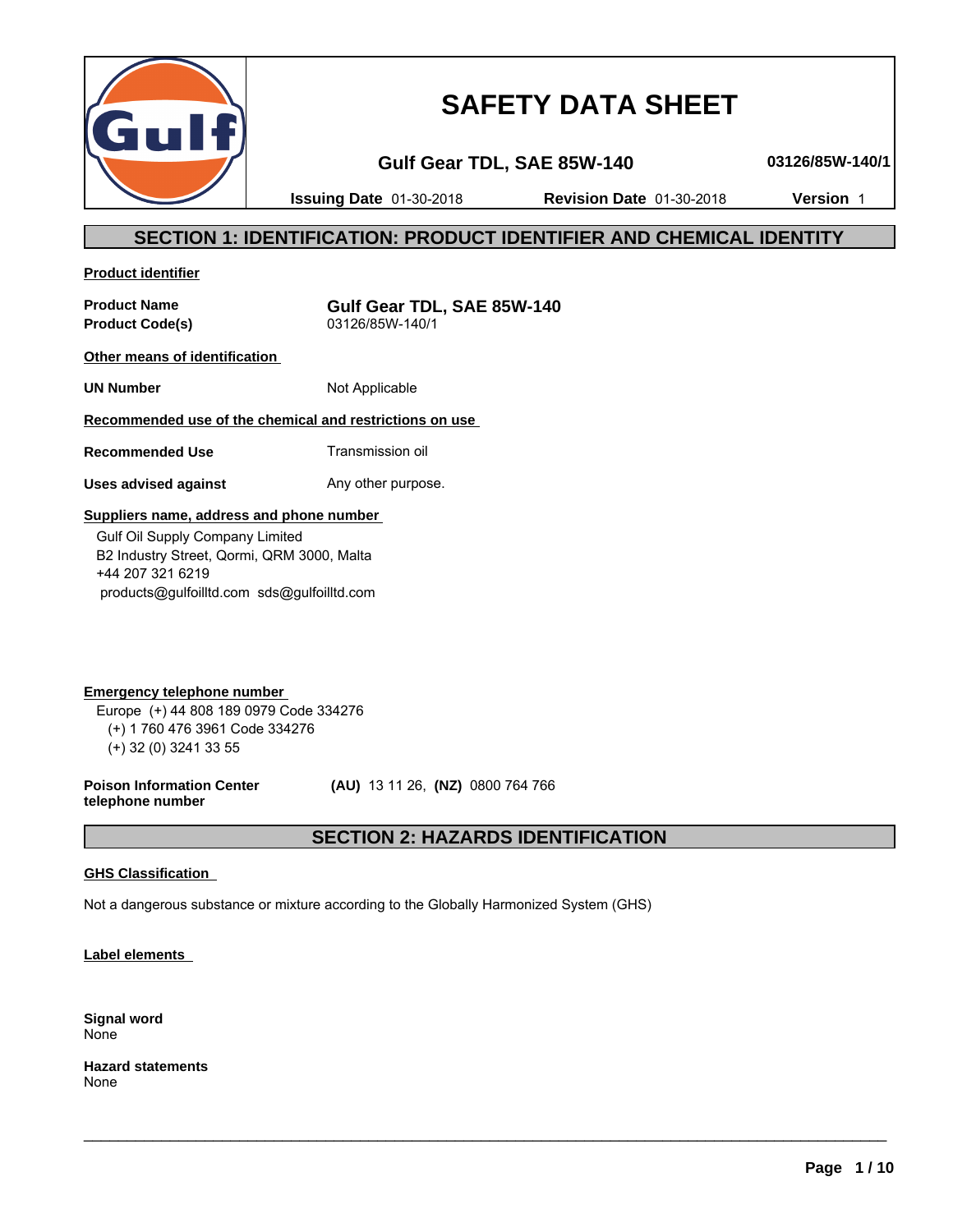#### **Precautionary Statements** None

### **Other hazards**

May cause sensitization of susceptible persons by skin contact

# **SECTION 3: COMPOSITION/INFORMATION ON INGREDIENTS**

 $\_$  ,  $\_$  ,  $\_$  ,  $\_$  ,  $\_$  ,  $\_$  ,  $\_$  ,  $\_$  ,  $\_$  ,  $\_$  ,  $\_$  ,  $\_$  ,  $\_$  ,  $\_$  ,  $\_$  ,  $\_$  ,  $\_$  ,  $\_$  ,  $\_$  ,  $\_$  ,  $\_$  ,  $\_$  ,  $\_$  ,  $\_$  ,  $\_$  ,  $\_$  ,  $\_$  ,  $\_$  ,  $\_$  ,  $\_$  ,  $\_$  ,  $\_$  ,  $\_$  ,  $\_$  ,  $\_$  ,  $\_$  ,  $\_$  ,

This product is a mixture. Health hazard information is based on its ingredients

| <b>Chemical name</b>                                                                                     | <b>CAS No</b> | Weight-%      |
|----------------------------------------------------------------------------------------------------------|---------------|---------------|
| Highly refined base oil (Viscosity $>20.5$ cSt @40 $^{\circ}$ C)                                         |               | 60% - 100%    |
| Highly refined, low viscosity base oil (Viscosity <7 cSt)<br>$@40^{\circ}$ C)                            |               | $1\% - 2.5\%$ |
| Highly refined, low viscosity mineral oils/hydrocarbons<br>(Viscosity $>7$ - <20.5 cSt @40 $^{\circ}$ C) |               | 1% - 2.5%     |

#### **Additional information**

Product containing mineral oil with less than 3% DMSO extract as measured by IP 346 See Section 15 for additional information on base oils. The remaining composition is a mixture of non-classified ingredients or additives below the threshold for disclosure

# **SECTION 4: FIRST AID MEASURES**

#### **Description of first-aid measures**

| <b>General advice</b>                                       | May produce an allergic reaction. When symptoms persist or in all cases of doubt seek<br>medical advice.                                                                                                  |
|-------------------------------------------------------------|-----------------------------------------------------------------------------------------------------------------------------------------------------------------------------------------------------------|
| <b>Inhalation</b>                                           | Move to fresh air.                                                                                                                                                                                        |
| <b>Skin contact</b>                                         | Wash off immediately with plenty of water for at least 15 minutes. Remove and wash<br>contaminated clothing before re-use. May cause an allergic skin reaction. If symptoms<br>persist, call a physician. |
| Eye contact                                                 | Rinse thoroughly with plenty of water, also under the eyelids. Keep eye wide open while<br>rinsing.                                                                                                       |
| <b>Ingestion</b>                                            | Clean mouth with water. Drink plenty of water. Do not induce vomiting without medical<br>advice.                                                                                                          |
| <b>Protection of First-aiders</b>                           | Use personal protective equipment. Avoid contact with skin, eyes and clothing.                                                                                                                            |
| Most important symptoms and effects, both acute and delayed |                                                                                                                                                                                                           |
| <b>Main Symptoms</b>                                        | May cause allergic skin reaction                                                                                                                                                                          |
|                                                             | Indication of immediate medical attention and special treatment needed                                                                                                                                    |
| Notes to physician                                          | May cause sensitization of susceptible persons. Treat symptomatically.                                                                                                                                    |

# **SECTION 5: FIRE FIGHTING MEASURES**

### **Extinguishing media**

#### **Suitable Extinguishing Media**

Use extinguishing measures that are appropriate to local circumstances and the surrounding environment:, Use CO2, dry chemical, or foam, Water spray or fog, Cool containers / tanks with water spray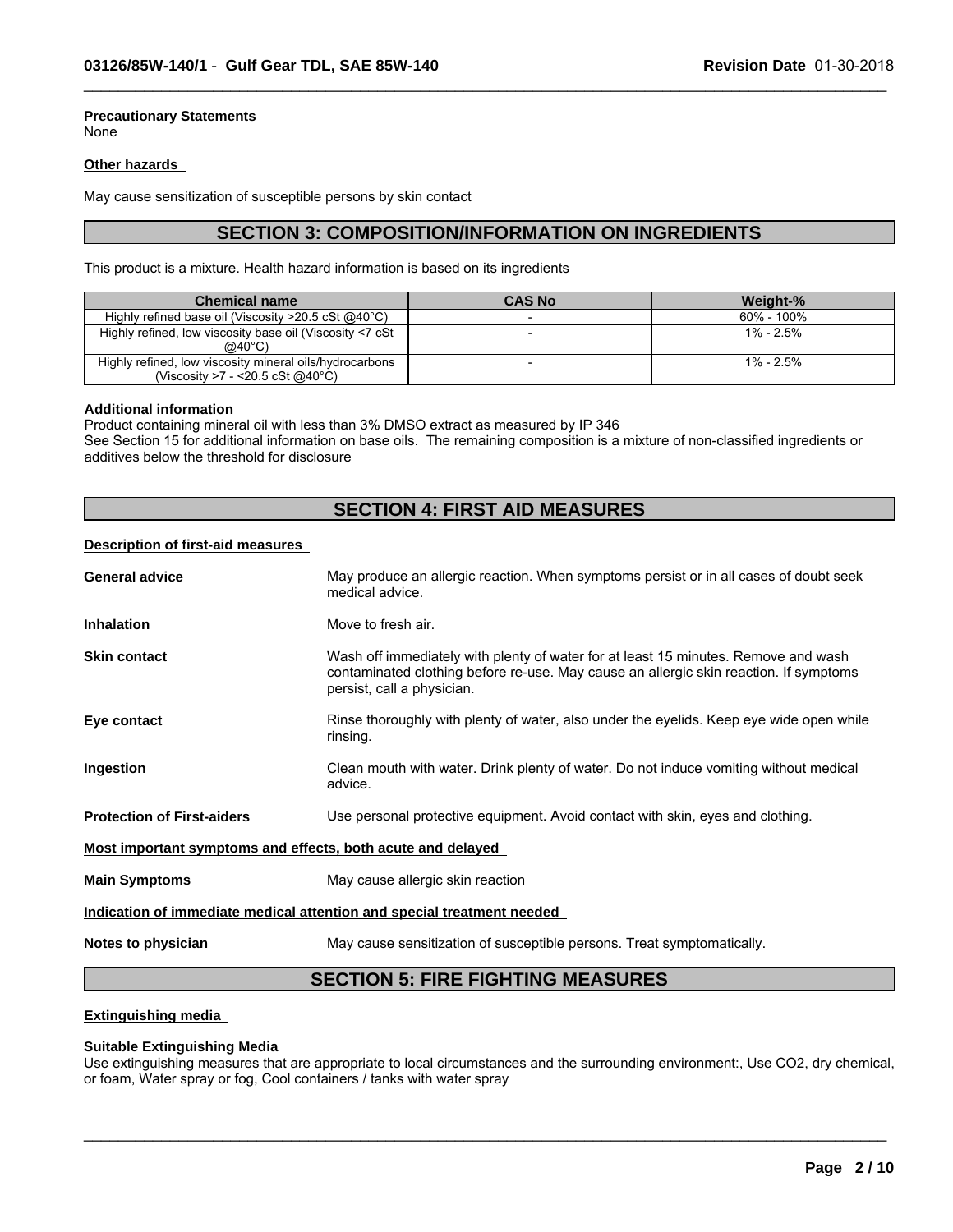#### **Extinguishing media which shall not be used for safety reasons**

Do not use a solid water stream as it may scatter and spread fire

#### **Specific hazards arising from the chemical**

Thermal decomposition can lead to release of irritating gases and vapors. Carbon monoxide, carbon dioxide and unburned hydrocarbons (smoke). In the event of fire and/or explosion do not breathe fumes. This material creates a fire hazard because it floats on water.

 $\_$  ,  $\_$  ,  $\_$  ,  $\_$  ,  $\_$  ,  $\_$  ,  $\_$  ,  $\_$  ,  $\_$  ,  $\_$  ,  $\_$  ,  $\_$  ,  $\_$  ,  $\_$  ,  $\_$  ,  $\_$  ,  $\_$  ,  $\_$  ,  $\_$  ,  $\_$  ,  $\_$  ,  $\_$  ,  $\_$  ,  $\_$  ,  $\_$  ,  $\_$  ,  $\_$  ,  $\_$  ,  $\_$  ,  $\_$  ,  $\_$  ,  $\_$  ,  $\_$  ,  $\_$  ,  $\_$  ,  $\_$  ,  $\_$  ,

#### **Hazardous decomposition products**

Incomplete combustion and thermolysis produces potentially toxic gases such as carbon monoxide and carbon dioxide

#### **Advice for firefighters**

#### **Special protective equipment for fire-fighters**

As in any fire, wear self-contained breathing apparatus pressure-demand, MSHA/NIOSH (approved or equivalent) and full protective gear

# **SECTION 6: ACCIDENTAL RELEASE MEASURES**

#### **Personal precautions, protective equipment and emergency procedures**

Remove all sources of ignition. Ensure adequate ventilation. Use personal protective equipment. Avoid contact with skin, eyes and clothing.

**Advice for non-emergency** Material can create slippery conditions.

**personnel**

**Advice for emergency responders** For personal protection see section 8.

#### **Environmental precautions**

Prevent further leakage or spillage if safe to do so. Do not flush into surface water or sanitary sewer system.

#### **Methods and materials for containment and cleaning up**

Soak up with inert absorbent material (e.g. sand, silica gel, acid binder, universal binder, sawdust). Dike to collect large liquid spills.

#### **Reference to other sections**

See also section 8/12/13

# **SECTION 7: HANDLING AND STORAGE**

#### **Precautions for safe handling**

Ensure adequate ventilation. Do not eat, drink or smoke when using this product. Handle in accordance with good industrial hygiene and safety practice. Wear personal protective equipment. Avoid contact with skin, eyes and clothing. Remove and wash contaminated clothing before re-use.

#### **Conditions for safe storage, including any incompatibilities**

#### **Technical measures/Storage conditions**

Keep containers tightly closed in a dry, cool and well-ventilated place. Keep away from open flames, hot surfaces and sources of ignition.

 $\_$  ,  $\_$  ,  $\_$  ,  $\_$  ,  $\_$  ,  $\_$  ,  $\_$  ,  $\_$  ,  $\_$  ,  $\_$  ,  $\_$  ,  $\_$  ,  $\_$  ,  $\_$  ,  $\_$  ,  $\_$  ,  $\_$  ,  $\_$  ,  $\_$  ,  $\_$  ,  $\_$  ,  $\_$  ,  $\_$  ,  $\_$  ,  $\_$  ,  $\_$  ,  $\_$  ,  $\_$  ,  $\_$  ,  $\_$  ,  $\_$  ,  $\_$  ,  $\_$  ,  $\_$  ,  $\_$  ,  $\_$  ,  $\_$  ,

**Incompatible materials** Oxidizing agent

**Recommended Use** Transmission oil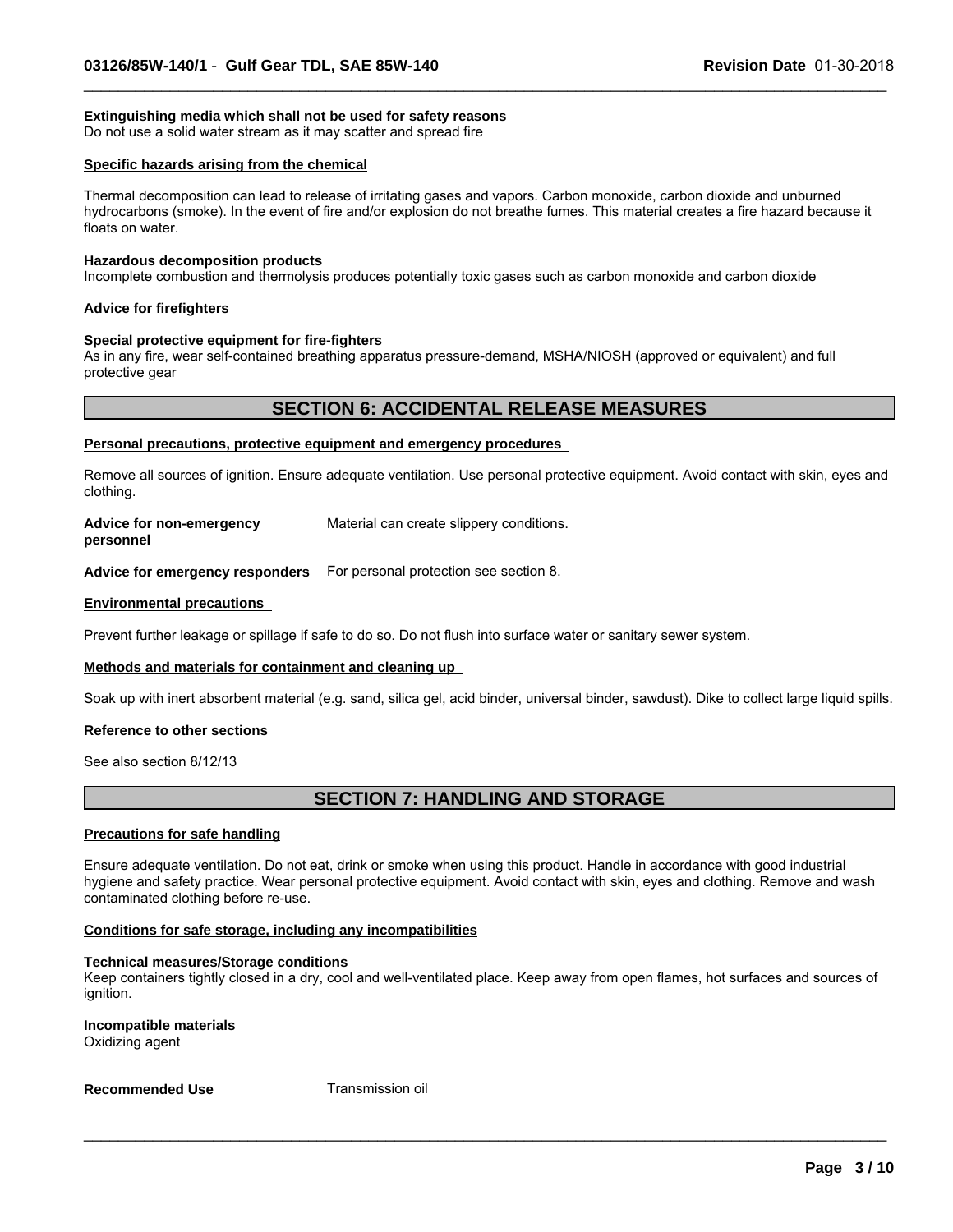# **SECTION 8: EXPOSURE CONTROLS/PERSONAL PROTECTION**

 $\_$  ,  $\_$  ,  $\_$  ,  $\_$  ,  $\_$  ,  $\_$  ,  $\_$  ,  $\_$  ,  $\_$  ,  $\_$  ,  $\_$  ,  $\_$  ,  $\_$  ,  $\_$  ,  $\_$  ,  $\_$  ,  $\_$  ,  $\_$  ,  $\_$  ,  $\_$  ,  $\_$  ,  $\_$  ,  $\_$  ,  $\_$  ,  $\_$  ,  $\_$  ,  $\_$  ,  $\_$  ,  $\_$  ,  $\_$  ,  $\_$  ,  $\_$  ,  $\_$  ,  $\_$  ,  $\_$  ,  $\_$  ,  $\_$  ,

# **Control parameters**

### **Exposure Limits**

| <b>Chemical name</b>                          | <b>Australia</b> | New Zealand               | <b>New Zealand - Biological Exposure</b><br>Indices (BEI) |
|-----------------------------------------------|------------------|---------------------------|-----------------------------------------------------------|
| Highly refined base oil (Viscosity >20.5 cSt) |                  | TWA: $5 \text{ mg/m}^3$   |                                                           |
| @40°C)                                        |                  | STEL: $10 \text{ mg/m}^3$ |                                                           |
| Highly refined, low viscosity base oil        |                  | TWA: $5 \text{ mg/m}^3$   |                                                           |
| (Viscosity <7 cSt $@40^{\circ}$ C)            |                  | STEL: $10 \text{ mg/m}^3$ |                                                           |
| Highly refined, low viscosity mineral         |                  | TWA: $5 \text{ mg/m}^3$   |                                                           |
| oils/hydrocarbons (Viscosity >7 - <20.5 cSt   |                  | STEL: $10 \text{ mg/m}^3$ |                                                           |
| $@40^{\circ}$ C)                              |                  |                           |                                                           |

*Australia - Workplace Exposure Standards for Airborne Contaminants. New Zealand - Workplace Exposure Standards and Biological Exposure Indices.*

| Chemical name                                          | <b>RCP OEL</b>                              | <b>Manufacturer</b> |
|--------------------------------------------------------|---------------------------------------------|---------------------|
| Hydrocarbons, C11-C14, n-alkanes, isoalkanes, cyclics, | RCP C9-C15 aliphatics: 600mg/m <sup>3</sup> |                     |
| <2% aromatics                                          |                                             |                     |
| NOT AVAILABLE                                          |                                             |                     |

# **Appropriate engineering controls**

| <b>Engineering controls</b>                               | Ensure adequate ventilation, especially in confined areas.                                                                                                                                                                                                                                   |
|-----------------------------------------------------------|----------------------------------------------------------------------------------------------------------------------------------------------------------------------------------------------------------------------------------------------------------------------------------------------|
|                                                           | Individual protection measures, such as personal protective equipment                                                                                                                                                                                                                        |
| <b>Eye/face protection</b><br>Skin and body protection    | Safety glasses with side-shields.<br>Long sleeved clothing.                                                                                                                                                                                                                                  |
| <b>Hand Protection</b>                                    | Protective gloves. Please observe the instructions regarding permeability and breakthrough<br>time which are provided by the supplier of the gloves. Also take into consideration the<br>specific local conditions under which the product is used, such as the danger of cuts,<br>abrasion. |
| <b>Respiratory protection</b>                             | No special protective equipment required. In case of mist, spray or aerosol exposure wear<br>suitable personal respiratory protection and protective suit.                                                                                                                                   |
| <b>Hygiene measures</b>                                   | Regular cleaning of equipment, work area and clothing is recommended.                                                                                                                                                                                                                        |
| <b>Environmental Exposure Controls</b><br>Thermal hazards | No special environmental precautions required.<br>None under normal use conditions                                                                                                                                                                                                           |

# **SECTION 9: PHYSICAL AND CHEMICAL PROPERTIES**

 $\_$  ,  $\_$  ,  $\_$  ,  $\_$  ,  $\_$  ,  $\_$  ,  $\_$  ,  $\_$  ,  $\_$  ,  $\_$  ,  $\_$  ,  $\_$  ,  $\_$  ,  $\_$  ,  $\_$  ,  $\_$  ,  $\_$  ,  $\_$  ,  $\_$  ,  $\_$  ,  $\_$  ,  $\_$  ,  $\_$  ,  $\_$  ,  $\_$  ,  $\_$  ,  $\_$  ,  $\_$  ,  $\_$  ,  $\_$  ,  $\_$  ,  $\_$  ,  $\_$  ,  $\_$  ,  $\_$  ,  $\_$  ,  $\_$  ,

# **Information on basic physical and chemical properties**

| <b>Physical state</b><br>Odor  | liauid<br>Hydrocarbon-like | Appearance<br><b>Odor threshold</b> | clear amber<br>Not Determined |
|--------------------------------|----------------------------|-------------------------------------|-------------------------------|
| Property                       | Values                     |                                     | Remarks                       |
| pH                             | Not Determined             |                                     |                               |
| Melting point / freezing point | Not Determined             |                                     |                               |
| Boiling point / boiling range  | Not Determined             |                                     |                               |
| <b>Flash point</b>             | 234 °C / 453 °F            |                                     | ASTM D 92                     |
| <b>Evaporation rate</b>        | Not Determined             |                                     |                               |
| Flammability (solid, gas)      | Not Determined             |                                     |                               |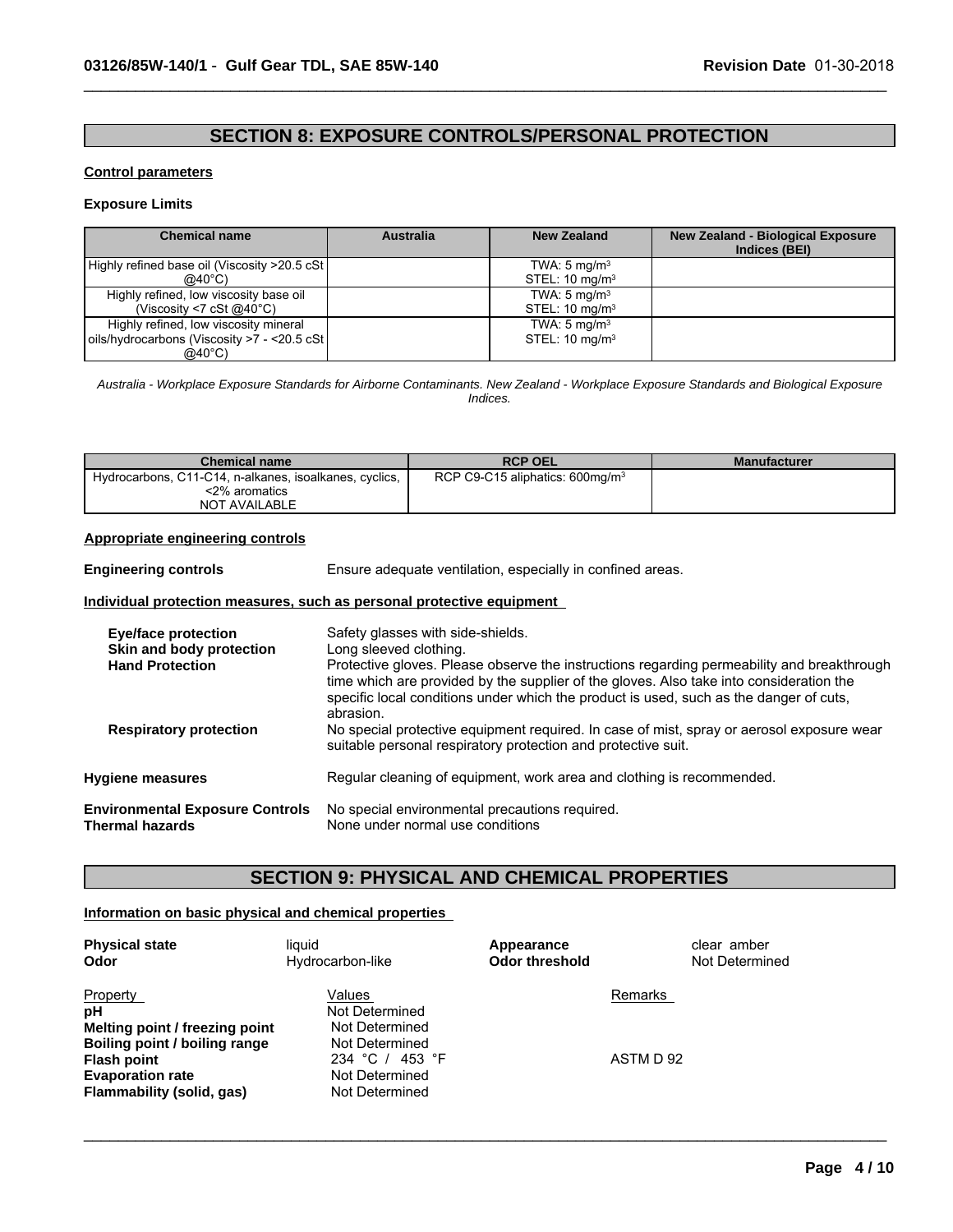| <b>Flammability Limit in Air</b><br><b>Upper flammability limit:</b><br>Lower flammability limit:                                                                                                                                                                                | Not Determined<br>Not Determined                                                                                                                                                |                            |
|----------------------------------------------------------------------------------------------------------------------------------------------------------------------------------------------------------------------------------------------------------------------------------|---------------------------------------------------------------------------------------------------------------------------------------------------------------------------------|----------------------------|
| Vapor pressure<br>Vapor density<br><b>Relative density</b><br>Solubility(ies)<br><b>Partition coefficient</b><br><b>Autoignition temperature</b><br><b>Decomposition temperature</b><br><b>Kinematic viscosity</b><br><b>Explosive properties</b><br><b>Oxidizing Properties</b> | Not Determined<br>Not Determined<br>0.8785<br>Insoluble in water<br>Not Determined<br>Not Determined<br>Not Determined<br>96.77 cSt @ 40 °C<br>Not applicable<br>Not applicable | $@15^\circ C$<br>ASTM D445 |
| <b>Other Information</b><br>Viscosity, kinematic (100°C)<br><b>Pour Point</b><br>VOC Content (ASTM E-1868-10)<br><b>VOC content</b>                                                                                                                                              | 14.25 cSt @ 100°C<br>$-33$ °C / $-27$ °F<br>Not Determined<br>Not Determined                                                                                                    | ASTM D445<br>ASTM D 97     |

# **SECTION 10: STABILITY AND REACTIVITY**

 $\_$  ,  $\_$  ,  $\_$  ,  $\_$  ,  $\_$  ,  $\_$  ,  $\_$  ,  $\_$  ,  $\_$  ,  $\_$  ,  $\_$  ,  $\_$  ,  $\_$  ,  $\_$  ,  $\_$  ,  $\_$  ,  $\_$  ,  $\_$  ,  $\_$  ,  $\_$  ,  $\_$  ,  $\_$  ,  $\_$  ,  $\_$  ,  $\_$  ,  $\_$  ,  $\_$  ,  $\_$  ,  $\_$  ,  $\_$  ,  $\_$  ,  $\_$  ,  $\_$  ,  $\_$  ,  $\_$  ,  $\_$  ,  $\_$  ,

# **Reactivity**

None under normal use conditions

### **Chemical stability**

Stable under normal conditions

# **Possibility of hazardous reactions**

None under normal use conditions

### **Conditions to avoid**

Keep away from open flames, hot surfaces and sources of ignition, Extremes of temperature and direct sunlight

#### **Incompatible materials**

Oxidizing agent

### **Hazardous decomposition products**

Incomplete combustion and thermolysis produces potentially toxic gases such as carbon monoxide and carbon dioxide.

# **SECTION 11: TOXICOLOGICAL INFORMATION**

# **Information on the likely routes of exposure**

| <b>Product Information - Principle Routes of Exposure</b> |                                                                                          |
|-----------------------------------------------------------|------------------------------------------------------------------------------------------|
| <b>Inhalation</b>                                         | None known                                                                               |
| Eye contact                                               | None known                                                                               |
| <b>Skin contact</b>                                       | Repeated or prolonged skin contact may cause allergic reactions with susceptible persons |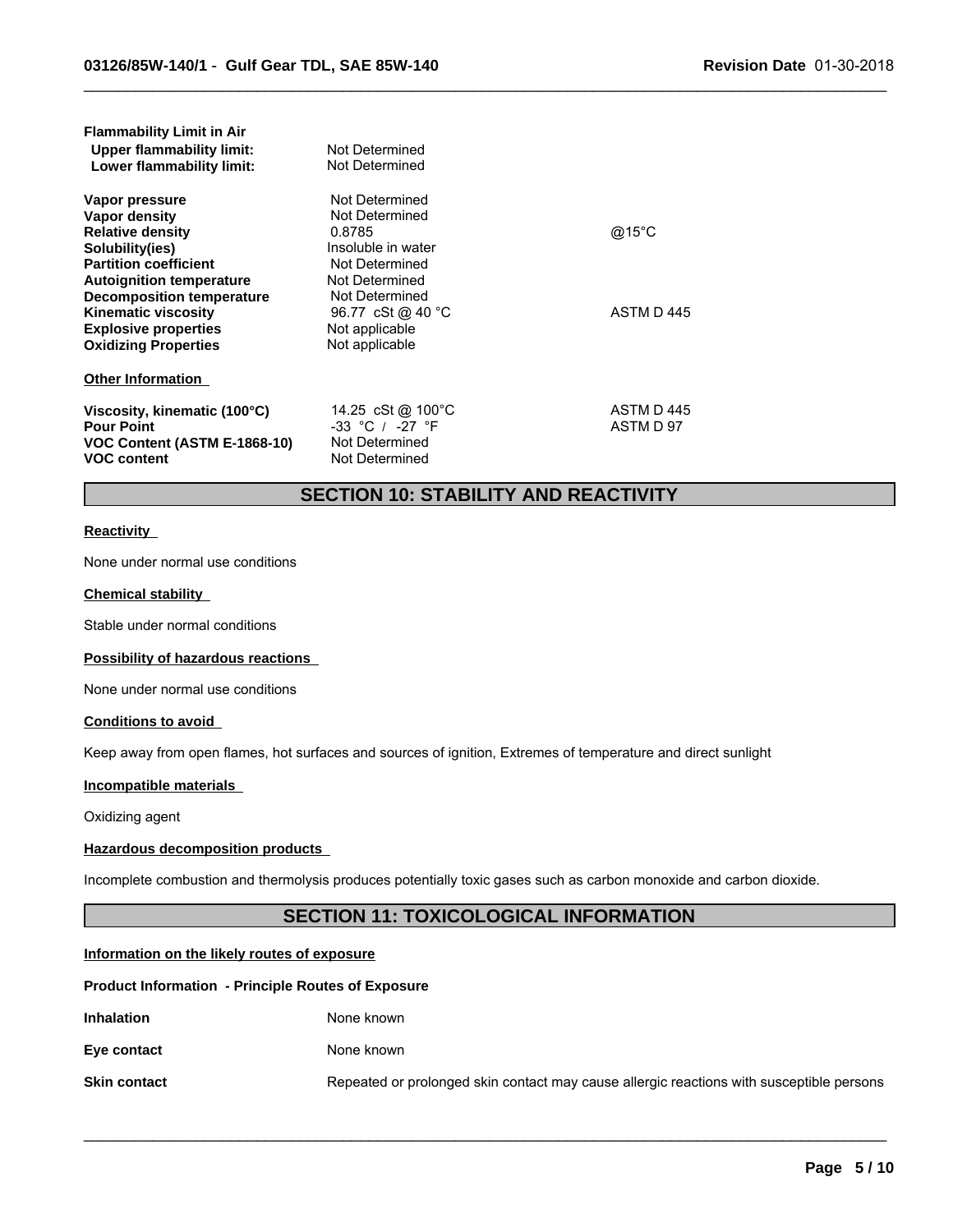# **Ingestion** None known

### **Numerical measures of toxicity - Product Information**

| ATEmix (oral)          | >2000 mg/kg |
|------------------------|-------------|
| <b>ATEmix (dermal)</b> | >2000 mg/kg |

### **Acute toxicity - Product Information**

Product does not present an acute toxicity hazard based on known or supplied information.

**Delayed and immediate effects as well as chronic effects from short and long-term exposure** 

### **Acute toxicity - Component Information**

| <b>Chemical name</b>                                                                                         | Oral LD50   | Dermal LD50 | <b>Inhalation LC50</b> |
|--------------------------------------------------------------------------------------------------------------|-------------|-------------|------------------------|
| Highly refined base oil (Viscosity<br>$>20.5 \text{ cSt}$ @40°C)                                             | >2000 mg/kg | >2000 mg/kg |                        |
| Highly refined, low viscosity base oil<br>(Viscosity <7 cSt @40 $^{\circ}$ C)                                | >2000 mg/kg | >2000 mg/kg |                        |
| Highly refined, low viscosity mineral<br>oils/hydrocarbons (Viscosity >7 -<br>$<$ 20.5 cSt @40 $^{\circ}$ C) | >2000 mg/kg | >2000 mg/kg |                        |

 $\_$  ,  $\_$  ,  $\_$  ,  $\_$  ,  $\_$  ,  $\_$  ,  $\_$  ,  $\_$  ,  $\_$  ,  $\_$  ,  $\_$  ,  $\_$  ,  $\_$  ,  $\_$  ,  $\_$  ,  $\_$  ,  $\_$  ,  $\_$  ,  $\_$  ,  $\_$  ,  $\_$  ,  $\_$  ,  $\_$  ,  $\_$  ,  $\_$  ,  $\_$  ,  $\_$  ,  $\_$  ,  $\_$  ,  $\_$  ,  $\_$  ,  $\_$  ,  $\_$  ,  $\_$  ,  $\_$  ,  $\_$  ,  $\_$  ,

| <b>Skin corrosion/irritation</b>                                                      | Based on available data, the classification criteria are not met.                                                                               |
|---------------------------------------------------------------------------------------|-------------------------------------------------------------------------------------------------------------------------------------------------|
| Serious eye damage/eye irritation                                                     | Based on available data, the classification criteria are not met.                                                                               |
| <b>Sensitization</b><br><b>Respiratory Sensitization</b><br><b>Skin sensitization</b> | Based on available data, the classification criteria are not met.<br>Repeated contact may cause allergic reactions in very susceptible persons. |
| <b>Germ cell mutagenicity</b>                                                         | Based on available data, the classification criteria are not met.                                                                               |
| Carcinogenicity                                                                       | Based on available data, the classification criteria are not met.                                                                               |
| <b>Reproductive toxicity</b>                                                          | Based on available data, the classification criteria are not met.                                                                               |
| Specific target organ systemic<br>toxicity (single exposure)                          | Based on available data, the classification criteria are not met                                                                                |
| Specific target organ systemic<br>toxicity (repeated exposure)                        | Based on available data, the classification criteria are not met                                                                                |
| <b>Aspiration hazard</b>                                                              | Based on available data, the classification criteria are not met.                                                                               |
| <b>Exposure levels</b>                                                                | See section 8 for more information                                                                                                              |
| Interactive effects                                                                   | None known                                                                                                                                      |

# **SECTION 12: ECOLOGICAL INFORMATION**

### **Toxicity**

No special environmental measures are necessary

|--|

 $\_$  , and the contribution of the contribution of the contribution of the contribution of the contribution of  $\mathcal{L}_\text{max}$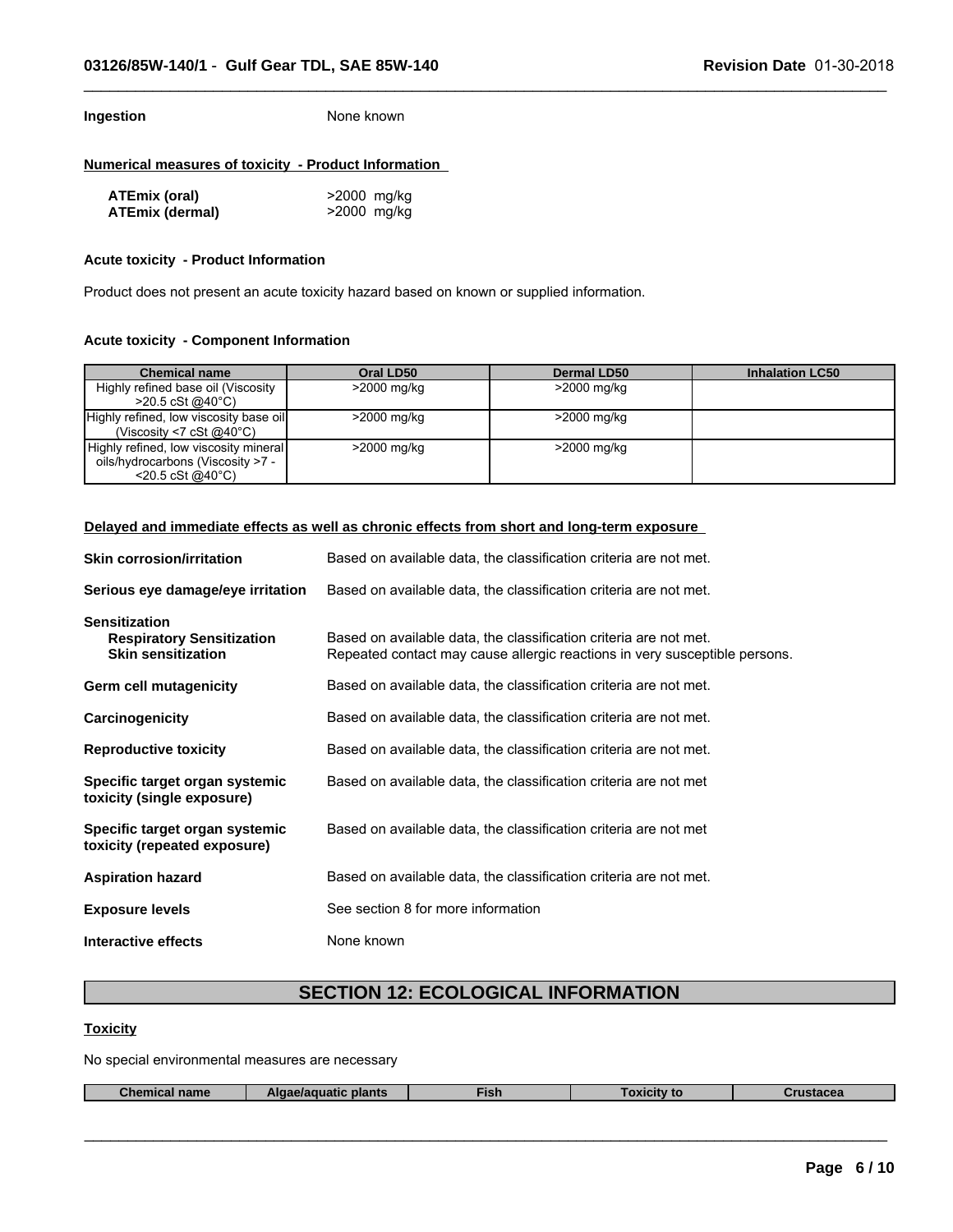|                                                                                                   |                 |                  | microorganisms |                 |
|---------------------------------------------------------------------------------------------------|-----------------|------------------|----------------|-----------------|
| Highly refined base oil<br> Viscosity > 20.5 cSt @40°C                                            | >100: 72 h mg/L | >100: 96 h mg/L  |                | >100: 48 h mg/L |
| Highly refined, low viscosity<br>mineral oils/hydrocarbons<br>(Viscosity >7 - <20.5 cSt<br>@40°C) | >100: 72 h mg/L | $>100:96$ h mg/L |                | >100: 48 h mg/L |

 $\_$  ,  $\_$  ,  $\_$  ,  $\_$  ,  $\_$  ,  $\_$  ,  $\_$  ,  $\_$  ,  $\_$  ,  $\_$  ,  $\_$  ,  $\_$  ,  $\_$  ,  $\_$  ,  $\_$  ,  $\_$  ,  $\_$  ,  $\_$  ,  $\_$  ,  $\_$  ,  $\_$  ,  $\_$  ,  $\_$  ,  $\_$  ,  $\_$  ,  $\_$  ,  $\_$  ,  $\_$  ,  $\_$  ,  $\_$  ,  $\_$  ,  $\_$  ,  $\_$  ,  $\_$  ,  $\_$  ,  $\_$  ,  $\_$  ,

# **Persistence and degradability**

The product is not readily biodegradable, but it can be degraded by micro-organisms, it is regarded as being inherently biodegradable.

#### **Bioaccumulative potential**

No information available

### **Mobility**

The product is insoluble and floats on water

#### **Other adverse effects**

None known

# **SECTION 13: DISPOSAL CONSIDERATIONS**

#### **Safe handling and disposal methods**

Dispose of in accordance with local regulations

#### **Disposal of any contaminated packaging**

Empty containers should be taken to an approved waste handling site for recycling or disposal. Observe all label precautions until container is cleaned, reconditioned or destroyed.

#### **Environmental regulations**

No information available

|             | <b>SECTION 14: TRANSPORT INFORMATION</b> |
|-------------|------------------------------------------|
| <b>ADG</b>  | Not regulated                            |
| <b>IMDG</b> | Not regulated                            |
| <b>IATA</b> | Not regulated                            |

# **SECTION 15: REGULATORY INFORMATION**

 $\_$  ,  $\_$  ,  $\_$  ,  $\_$  ,  $\_$  ,  $\_$  ,  $\_$  ,  $\_$  ,  $\_$  ,  $\_$  ,  $\_$  ,  $\_$  ,  $\_$  ,  $\_$  ,  $\_$  ,  $\_$  ,  $\_$  ,  $\_$  ,  $\_$  ,  $\_$  ,  $\_$  ,  $\_$  ,  $\_$  ,  $\_$  ,  $\_$  ,  $\_$  ,  $\_$  ,  $\_$  ,  $\_$  ,  $\_$  ,  $\_$  ,  $\_$  ,  $\_$  ,  $\_$  ,  $\_$  ,  $\_$  ,  $\_$  ,

**Safety, health and environmental regulations/legislation specific for the substance or mixture**

# **National regulations**

# **Australia**

Model Work Health and Safety Regulations (2016). Preparation of Safety Data Sheets for Hazardous Chemicals Code of Practice (2011).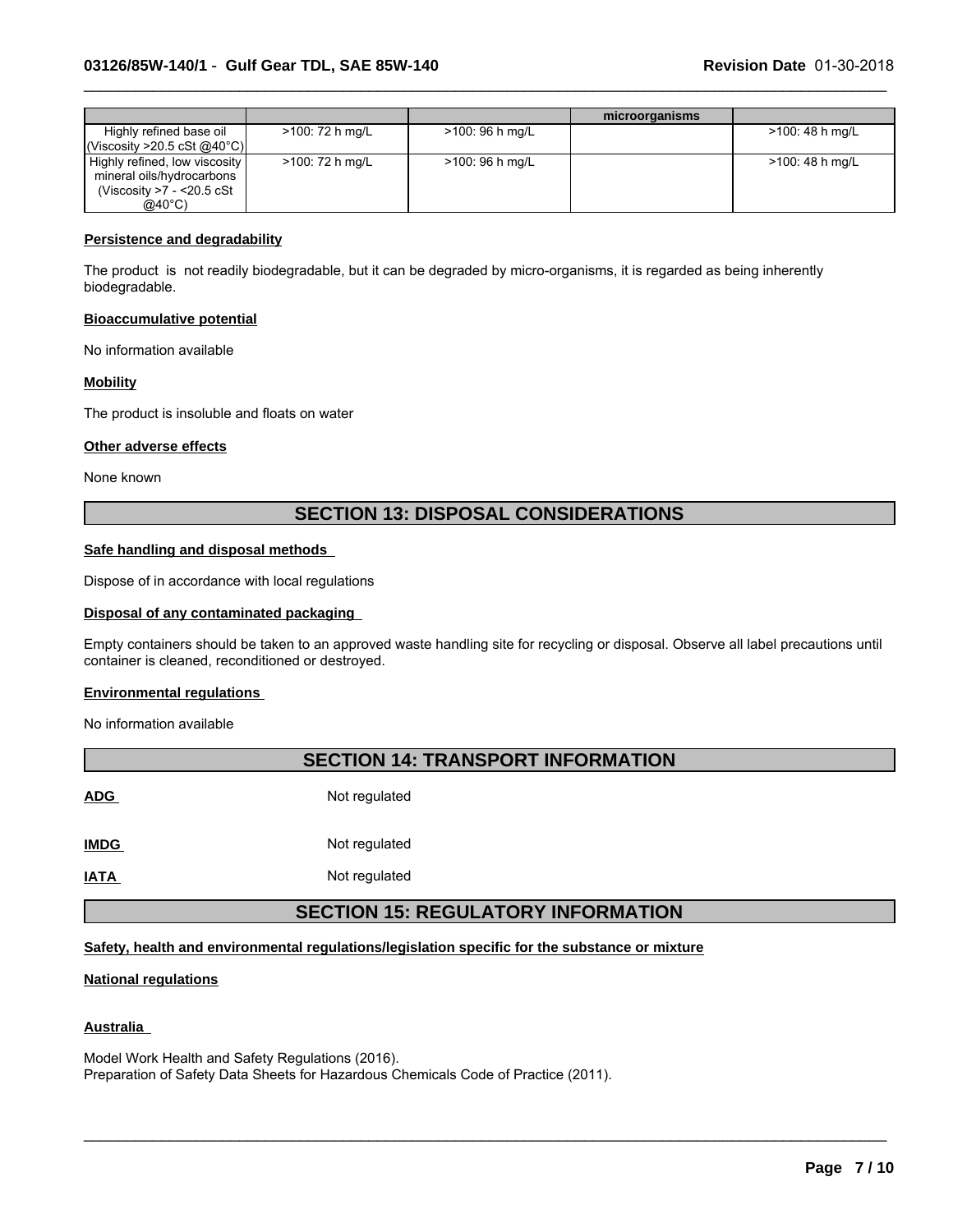#### **Standard for Uniform Scheduling of Medicines and Poisons (SUSMP)** No poisons schedule number allocated

#### **New Zealand**

Hazardous Substances Regulation 2001.

**New Zealand** Not Regulated **HSNO Approval Number:** Not Regulated<br> **HSNO Hazard Classification:** Not Regulated **HSNO Hazard Classification:** 

 $\_$  ,  $\_$  ,  $\_$  ,  $\_$  ,  $\_$  ,  $\_$  ,  $\_$  ,  $\_$  ,  $\_$  ,  $\_$  ,  $\_$  ,  $\_$  ,  $\_$  ,  $\_$  ,  $\_$  ,  $\_$  ,  $\_$  ,  $\_$  ,  $\_$  ,  $\_$  ,  $\_$  ,  $\_$  ,  $\_$  ,  $\_$  ,  $\_$  ,  $\_$  ,  $\_$  ,  $\_$  ,  $\_$  ,  $\_$  ,  $\_$  ,  $\_$  ,  $\_$  ,  $\_$  ,  $\_$  ,  $\_$  ,  $\_$  ,

 $\_$  ,  $\_$  ,  $\_$  ,  $\_$  ,  $\_$  ,  $\_$  ,  $\_$  ,  $\_$  ,  $\_$  ,  $\_$  ,  $\_$  ,  $\_$  ,  $\_$  ,  $\_$  ,  $\_$  ,  $\_$  ,  $\_$  ,  $\_$  ,  $\_$  ,  $\_$  ,  $\_$  ,  $\_$  ,  $\_$  ,  $\_$  ,  $\_$  ,  $\_$  ,  $\_$  ,  $\_$  ,  $\_$  ,  $\_$  ,  $\_$  ,  $\_$  ,  $\_$  ,  $\_$  ,  $\_$  ,  $\_$  ,  $\_$  ,

### **International Regulations**

**Ozone-depleting substances (ODS)** Not applicable

**Persistent Organic Pollutants** Not applicable

**Chemicals Subject to Prior Informed Consent (PIC)** Not applicable

# **International Inventories**

 **TSCA** - United States Toxic Substances Control Act Section 8(b) Inventory All ingredients are on the inventory or exempt from listing

 **DSL/NDSL** - Canadian Domestic Substances List/Non-Domestic Substances List All ingredients are on the inventory or exempt from listing

 **AICS** - Australian Inventory of Chemical Substances All ingredients are on the inventory or exempt from listing

 **PICCS** - Philippines Inventory of Chemicals and Chemical Substances All ingredients are on the inventory or exempt from listing

 **KECL** - Korean Existing and Evaluated Chemical Substances All ingredients are on the inventory or exempt from listing

 **IECSC** - China Inventory of Existing Chemical Substances Contact supplier for inventory compliance status

 **ENCS** - Japan Existing and New Chemical Substances Contact supplier for inventory compliance status

 **TCSI** - Taiwan National Existing Chemical Inventory Contact supplier for inventory compliance status

 **NZIoC** - New Zealand Inventory of Chemicals All ingredients are on the inventory or exempt from listing

# **Other Information**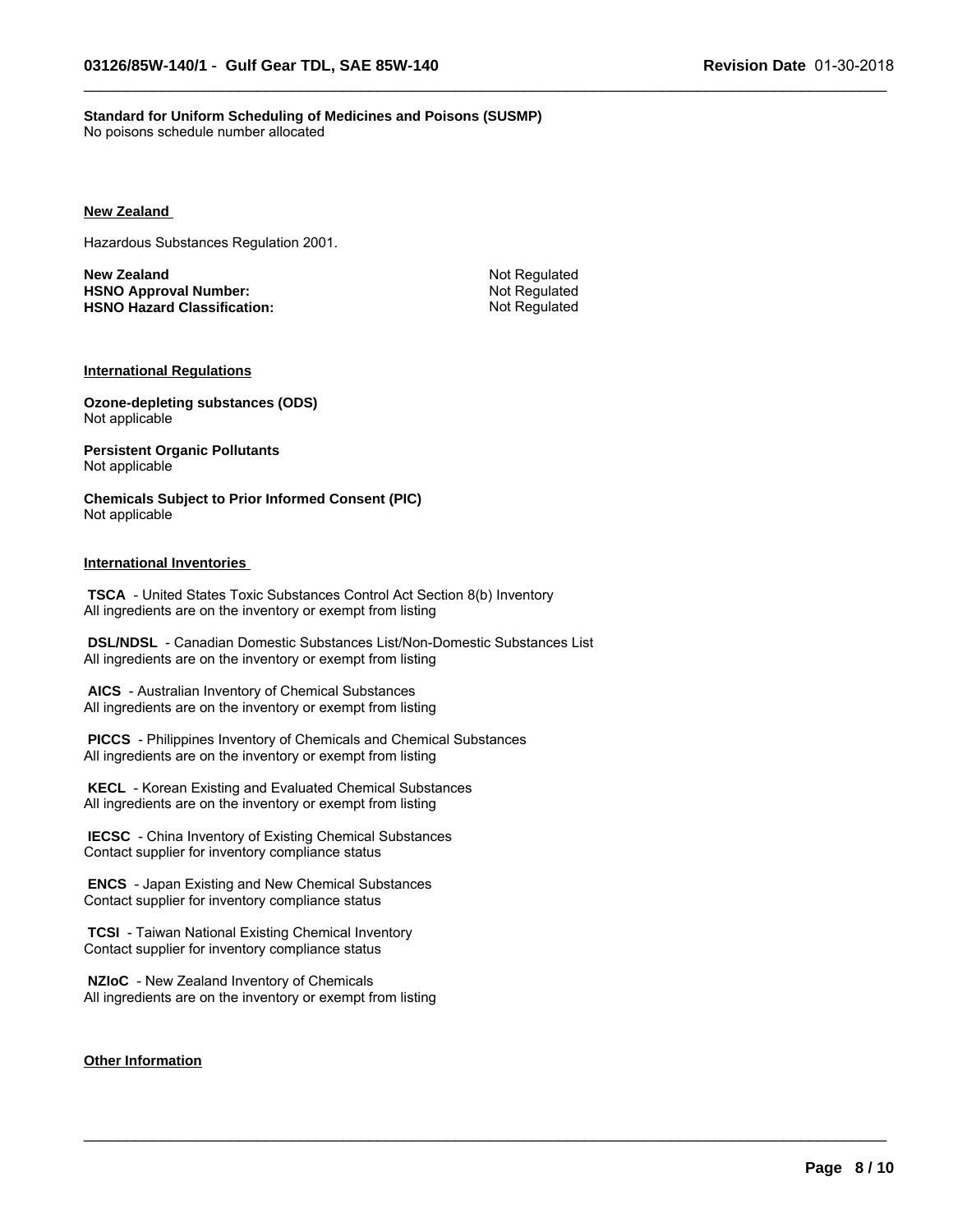| <b>Chemical name</b>                                                                    | <b>CAS No</b> | <b>EC-No</b> |
|-----------------------------------------------------------------------------------------|---------------|--------------|
| Distillates (petroleum), solvent-refined heavy paraffinic                               | 64741-88-4    | 265-090-8    |
| Distillates (petroleum), solvent-refined light paraffinic                               | 64741-89-5    | 265-091-3    |
| Residual oils (petroleum), solvent deasphalted                                          | 64741-95-3    | 265-096-0    |
| Distillates (petroleum), solvent-refined heavy naphthenic                               | 64741-96-4    | 265-097-6    |
| Distillates (petroleum), solvent-refined light naphthenic                               | 64741-97-5    | 265-098-1    |
| Residual oils (petroleum), solvent-refined                                              | 64742-01-4    | 265-101-6    |
| Distillates (petroleum), hydrotreated heavy naphthenic                                  | 64742-52-5    | 265-155-0    |
| Distillates (petroleum), hydrotreated light naphthenic                                  | 64742-53-6    | 265-156-6    |
| Distillates (petroleum), hydrotreated heavy paraffinic                                  | 64742-54-7    | 265-157-1    |
| Distillates (petroleum), hydrotreated light paraffinic                                  | 64742-55-8    | 265-158-7    |
| Distillates (petroleum), solvent-dewaxed light paraffinic                               | 64742-56-9    | 265-159-2    |
| Residual oils (petroleum), hydrotreated                                                 | 64742-57-0    | 265-160-8    |
| Lubricating oils (petroleum), hydrotreated spent                                        | 64742-58-1    | 265-161-3    |
| Residual oils (petroleum), solvent-dewaxed                                              | 64742-62-7    | 265-166-0    |
| Distillates (petroleum), solvent-dewaxed heavy paraffinic                               | 64742-65-0    | 265-169-7    |
| Paraffin oils (petroleum), catalytic dewaxed heavy                                      | 64742-70-7    | 265-174-4    |
| Paraffin oils (petroleum), catalytic dewaxed light                                      | 64742-71-8    | 265-176-5    |
| Lubricating oils (petroleum), C>25, hydrotreated bright<br>stock-based                  | 72623-83-7    | 276-735-8    |
| Lubricating oils (petroleum), C20-50, hydrotreated neutral<br>oil-based, high-viscosity | 72623-85-9    | 276-736-3    |
| Lubricating oils (petroleum), C15-30, hydrotreated neutral<br>loil-based                | 72623-86-0    | 276-737-9    |
| Lubricating oils (petroleum), C20-50, hydrotreated neutral<br>oil-based                 | 72623-87-1    | 276-738-4    |
| Lubricating oils                                                                        | 74869-22-0    | 278-012-2    |
| White mineral oil (petroleum)                                                           | 8042-47-5     | 232-455-8    |

### **The highly refined base oil (Viscosity >20.5 cSt @40°C) contains one or more substance with the following CAS/EC numbers:**

 $\_$  ,  $\_$  ,  $\_$  ,  $\_$  ,  $\_$  ,  $\_$  ,  $\_$  ,  $\_$  ,  $\_$  ,  $\_$  ,  $\_$  ,  $\_$  ,  $\_$  ,  $\_$  ,  $\_$  ,  $\_$  ,  $\_$  ,  $\_$  ,  $\_$  ,  $\_$  ,  $\_$  ,  $\_$  ,  $\_$  ,  $\_$  ,  $\_$  ,  $\_$  ,  $\_$  ,  $\_$  ,  $\_$  ,  $\_$  ,  $\_$  ,  $\_$  ,  $\_$  ,  $\_$  ,  $\_$  ,  $\_$  ,  $\_$  ,

**The highly refined, low viscosity mineral oils/hydrocarbons (Viscosity >7 - <20.5 cSt @40°C) contains one or more substance with the following CAS/EC numbers:**

| <b>Chemical name</b>                                                                    | <b>CAS No</b> | <b>EC-No</b> |
|-----------------------------------------------------------------------------------------|---------------|--------------|
| Distillates (petroleum), hydrotreated heavy paraffinic                                  | 63742-54-7    | 265-157-1    |
| Distillates (petroleum), solvent-refined heavy paraffinic                               | 64741-88-4    | 265-090-8    |
| Distillates (petroleum), solvent-refined light paraffinic                               | 64741-89-5    | 265-091-3    |
| Residual oils (petroleum), solvent deasphalted                                          | 64741-95-3    | 265-096-0    |
| Distillates (petroleum), solvent-refined heavy naphthenic                               | 64741-96-4    | 265-097-6    |
| Distillates (petroleum), solvent-refined light naphthenic                               | 64741-97-5    | 265-098-1    |
| Residual oils (petroleum), solvent-refined                                              | 64742-01-4    | 265-101-6    |
| Distillates (petroleum), hydrotreated heavy naphthenic                                  | 64742-52-5    | 265-155-0    |
| Distillates (petroleum), hydrotreated light naphthenic                                  | 64742-53-6    | 265-156-6    |
| Distillates (petroleum), hydrotreated light paraffinic                                  | 64742-55-8    | 265-158-7    |
| Distillates (petroleum), solvent-dewaxed light paraffinic                               | 64742-56-9    | 265-159-2    |
| Residual oils (petroleum), hydrotreated                                                 | 64742-57-0    | 265-160-8    |
| Lubricating oils (petroleum), hydrotreated spent                                        | 64742-58-1    | 265-161-3    |
| Residual oils (petroleum), solvent-dewaxed                                              | 64742-62-7    | 265-166-0    |
| Distillates (petroleum), solvent-dewaxed heavy paraffinic                               | 64742-65-0    | 265-169-7    |
| Paraffin oils (petroleum), catalytic dewaxed light                                      | 64742-71-8    | 265-176-5    |
| Dec-1-ene, homopolymer, hydrogenated                                                    | 68037-01-4    | 500-183-1    |
| Lubricating oils (petroleum), C>25, hydrotreated bright<br>lstock-based                 | 72623-83-7    | 276-735-8    |
| Lubricating oils (petroleum), C20-50, hydrotreated neutral<br>oil-based, high-viscosity | 72623-85-9    | 276-736-3    |
| Lubricating oils (petroleum), C15-30, hydrotreated neutral<br>oil-based                 | 72623-86-0    | 276-737-9    |
| Lubricating oils (petroleum), C20-50, hydrotreated neutral<br>loil-based                | 72623-87-1    | 276-738-4    |
| Lubricating oils                                                                        | 74869-22-0    | 278-012-2    |